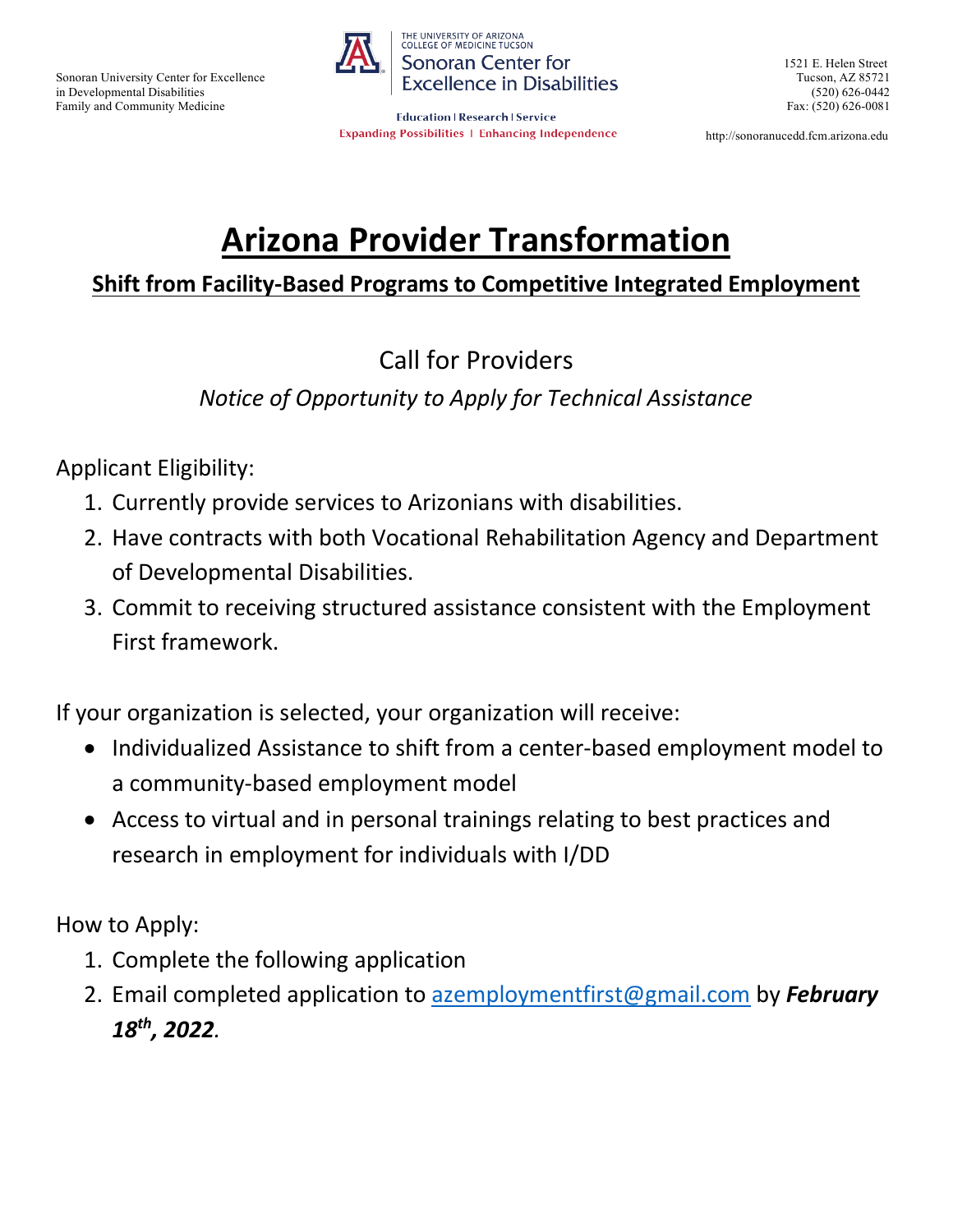

Family and Community Medicine<br>
Fax: (520) 626-0081 **Expanding Possibilities | Enhancing Independence** 

1521 E. Helen Street

http://sonoranucedd.fcm.arizona.edu

#### Selection Process:

# The selection process will be determined and evaluated by Arizona Employment First. Selected providers will be notified by *February 25th, 2022*.

The selection process is based on an evaluation which will be scored according to a point system within each section.

#### Provider Transformation in Arizona [www.azemploymentfirst.org](http://www.azemploymentfirst.org/)

In partnership with the Sonoran University Center for Excellence in Developmental Disabilities (UCEDD)

Team Members include:

Wendy Parent-Johnson, Executive Director Heather Wolff-Holstein, AZ Statewide Coordinator

#### Provider Transformation Application

Name of Organization: Address: Website:

Service Area:

Primary Contact: Position/Title: Phone: Email: Preferred Contact Method:

Organization Team Members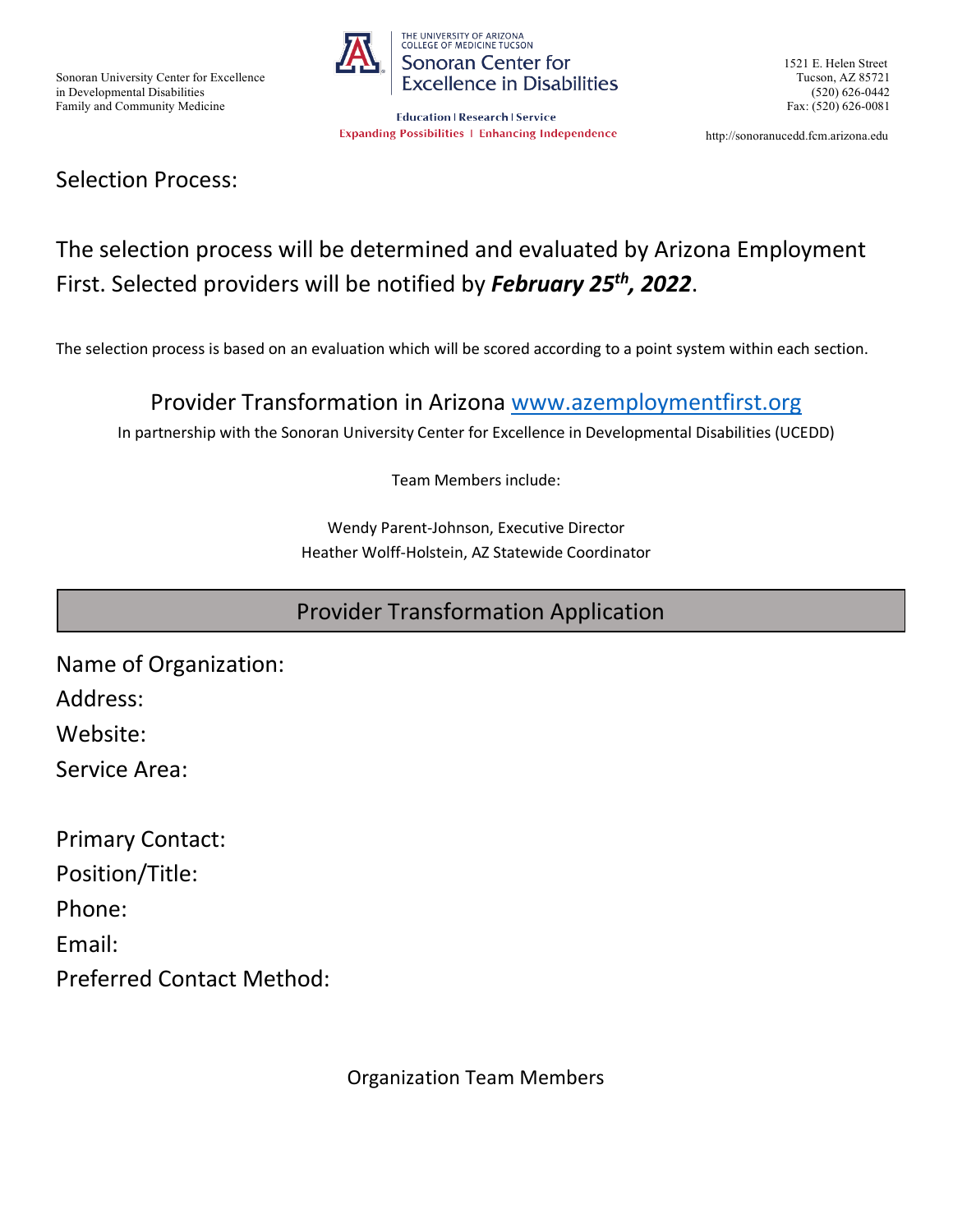

1521 E. Helen Street

Family and Community Medicine<br>Education | Research | Service<br>Fax: (520) 626-0081 **Expanding Possibilities | Enhancing Independence** 

http://sonoranucedd.fcm.arizona.edu

# (Please include all staff committing to participation in the project and will provide on-site technical assistance)

Provide below: name, phone, email, and staff role/responsibility related to employment services.

- 1. 2. 3. 4. 5.
	- 1. Summarize your organization's current capacity to provide employment services within the community to individuals with an ID/DD (this includes training, partnerships, collaborations, etc).

- 2. Describe any challenges your organization faces or has faced related to moving from facility-based programs to jobs within the community.
- 3. Consider your organization's current capacity and outcomes related to competitive, integrated employment and chose the area(s) below where technical assistance is most needed.